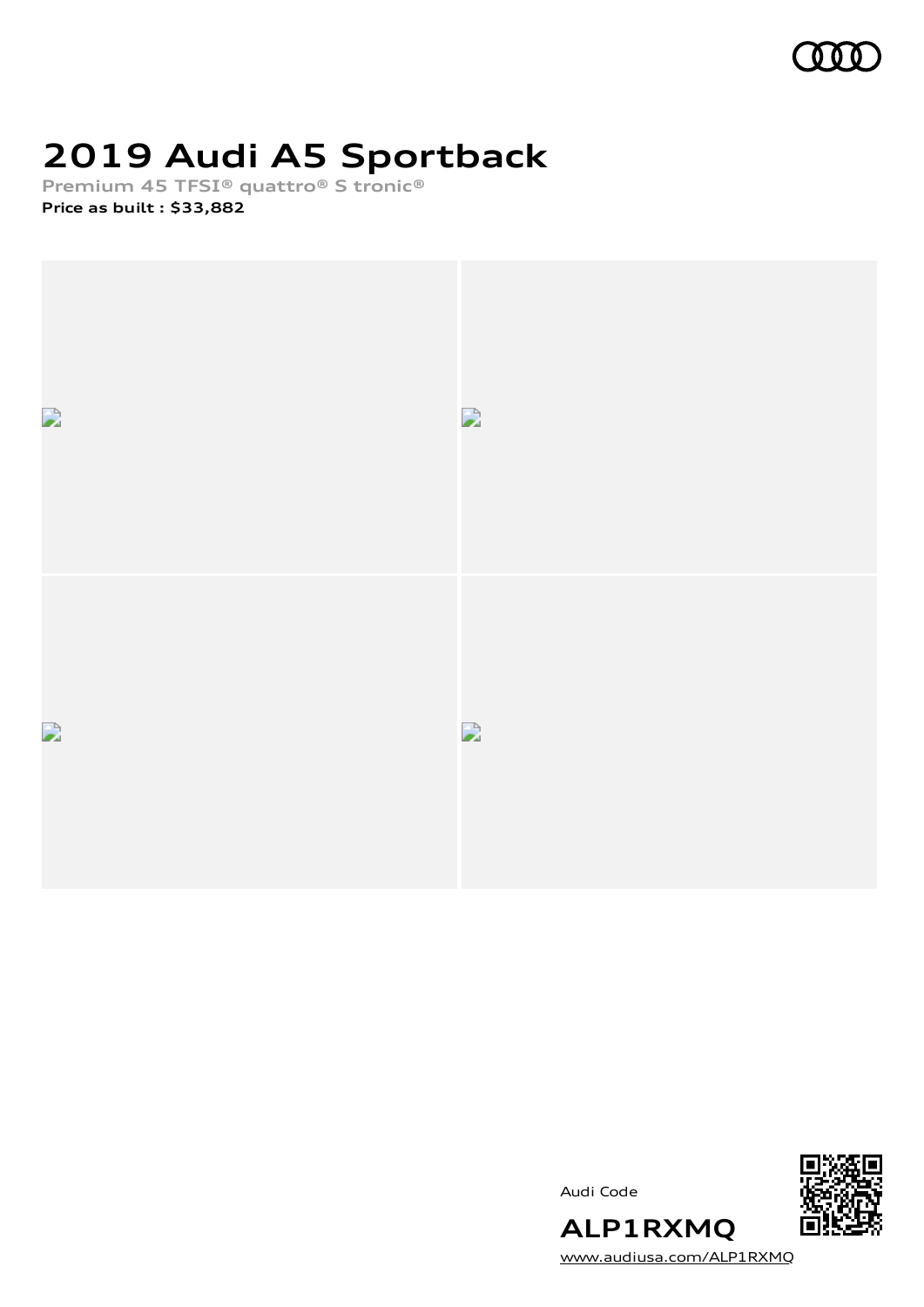# **Summary**

#### **Audi 2019 Audi A5 Sportback** Premium 45 TFSI® quattro® S tronic®

**Price as buil[t](#page-9-0)** \$33,882

#### **Exterior colour**

Brilliant Black

**Interior colour**

### D

#### **Further Information**

|                 | N٥           |
|-----------------|--------------|
| Mileage         | 37,761 miles |
| Type of vehicle | Used car     |

### **Warranty**

#### **Audi Code** ALP1RXMQ

**Your configuration on www.audiusa.com** [www.audiusa.com/ALP1RXMQ](https://www.audiusa.com/ALP1RXMQ)

**Commission number** 453321520a0e09a92c0d

### **Technical Specifications**

Seats Black Dashboard Black Carpet Black Headliner Black

Engine type 2.0-liter four-cylinder Displacement/Bore and 1,984/82.5 x 92.8 cc/mm stroke Torque 273 lb-ft@rpm Top track speed  $130$  $130$  mph mph  $^{\rm 1}$ Acceleration (0 - 60 mph) 5.7 seconds seconds Recommended fuel Premium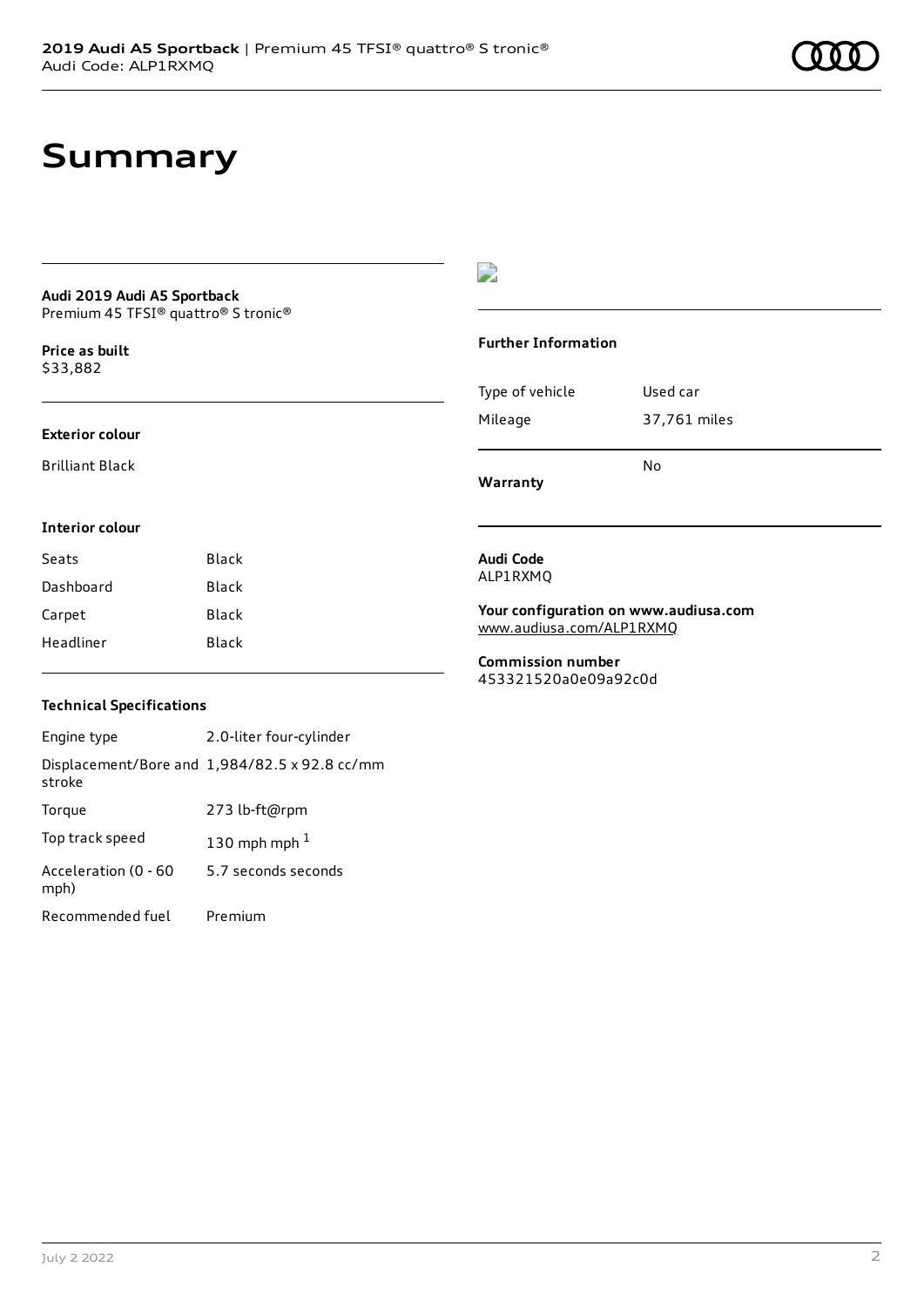# **Standard features**

### **Safety and Security**

| 4UH             | Driver and front-passenger advanced airbags<br>and knee airbags                   |
|-----------------|-----------------------------------------------------------------------------------|
| UH1             | Electromechanical parking brake                                                   |
| 8T2             | Cruise control with coast, resume and<br>accelerate features                      |
| VC <sub>2</sub> | Garage door opener (Homelink®)                                                    |
| 6Y2             | Top speed electronically limited to 130 mph                                       |
| 4H3             | Manual child safety locks                                                         |
| QZ7             | Electromechanical power steering                                                  |
| 7K6             | Tire-pressure monitoring system                                                   |
| 4X3             | Front thorax side airbags and Sideguard®<br>head curtain airbags                  |
| 418             | Remote keyless entry with push-button start                                       |
| 3B7             | ISOFIX child seat mounting and Top Tether<br>anchorage point for outer rear seats |
|                 |                                                                                   |

#### **Exterior**

| 0P <sub>0</sub> | Dual exhaust outlets with chrome tips             |
|-----------------|---------------------------------------------------|
| 6XD             | Power-adjustable, heated exterior side<br>mirrors |
| 1S1             | Car jack                                          |
| 1 B A           | Dynamic suspension                                |
| 8IT             | Full LED headlights                               |
| 8Q3             | Automatic headlights                              |
| HU9             | 18" 245/40 all-season tires                       |
| 8SP             | LED taillights with dynamic turn signals          |
| 4KC             | Heat-insulating glass                             |
| 4ZB             | Aluminum trim around exterior windows             |
| CV <sub>8</sub> | 18" 5-arm-dynamic design wheels                   |

### **Interior**

| QE1        | Storage package                                                                     |
|------------|-------------------------------------------------------------------------------------|
| 3FB        | Panoramic sunroof                                                                   |
| 7M1        | Aluminum door sill inlays                                                           |
| 6NO        | Black cloth headliner                                                               |
| <b>9AQ</b> | Three-zone automatic climate control                                                |
| 4L7        | Auto-dimming interior rear view mirror with<br>digital compass                      |
| QQ1        | LED interior lighting package                                                       |
| 1 XW       | Three-spoke multifunction steering wheel                                            |
| 6E3        | Front center armrest                                                                |
| 4E7        | Power tailgate                                                                      |
| 5XF        | Driver and front-passenger extendable sun<br>visors with illuminated vanity mirrors |
| 3NT        | Split folding 40:20:40 rear seatbacks                                               |
| N1F        | Leather seating surfaces                                                            |
| 4A3        | <b>Heated front seats</b>                                                           |
| 5MG        | Dark Brown Walnut Wood inlays                                                       |

### **Infotainment and Driver Assistance**

| 6K8             | Audi pre sense® basic and Audi pre sense®<br>city                                                         |
|-----------------|-----------------------------------------------------------------------------------------------------------|
| 2H1             | Audi drive select                                                                                         |
| IW <sub>3</sub> | Audi connect CARE assistance and security<br>services                                                     |
| 7W1             | Audi pre sense <sup>®</sup> basic                                                                         |
| UD.             | Audi smartphone interface including Apple<br>CarPlay® and Google™ Android Auto™ for<br>compatible devices |
| KA2             | Rear view camera                                                                                          |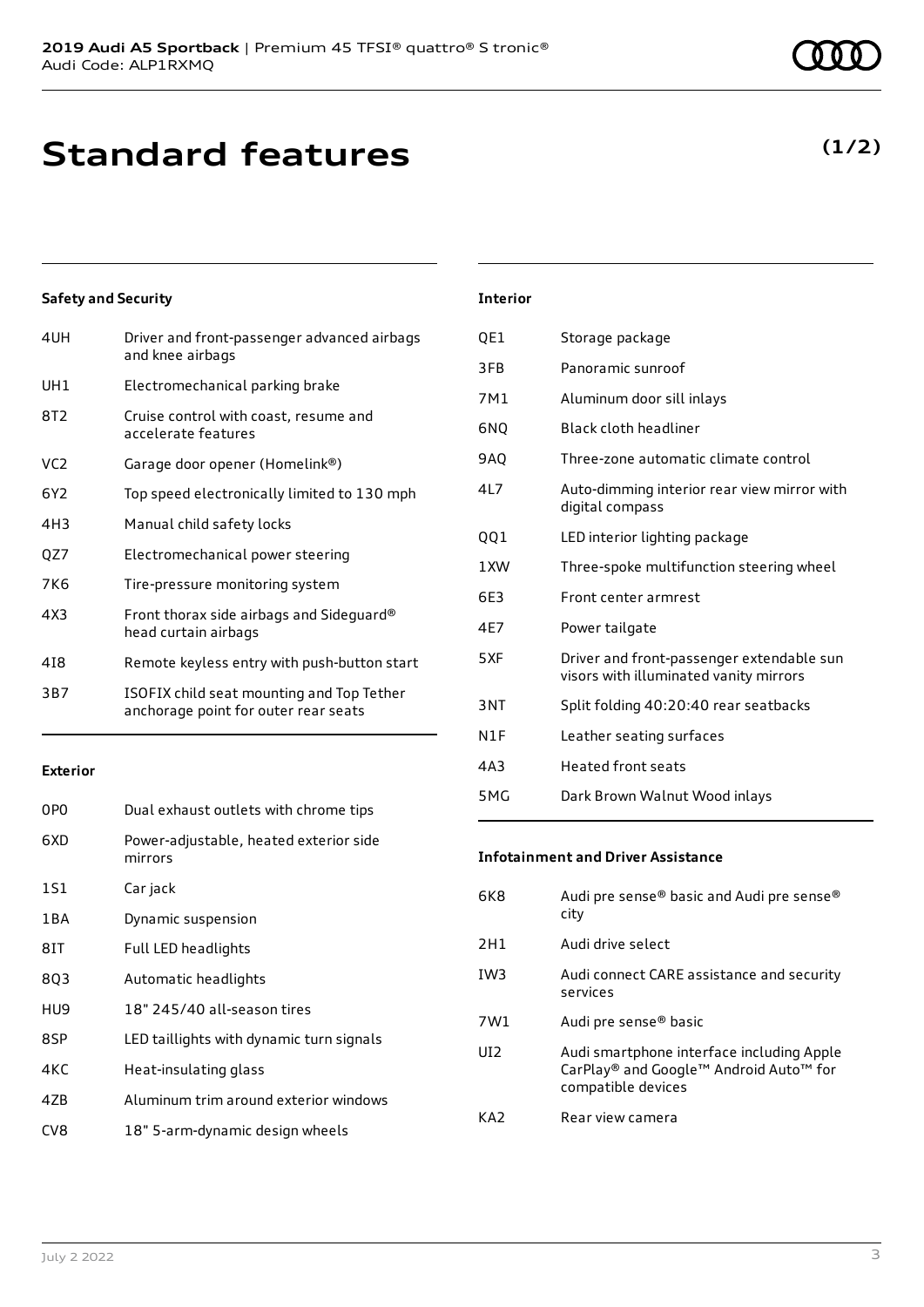**(2/2)**

# **Standard features**

### **Infotainment and Driver Assistance**

| 9VD | Audi sound system                                                                |
|-----|----------------------------------------------------------------------------------|
| 9S7 | Color driver information system                                                  |
| 7UH | Connectivity package                                                             |
| 18S | $MMI®$ radio                                                                     |
| 9ZX | BLUETOOTH <sup>®</sup> wireless technology<br>preparation for compatible devices |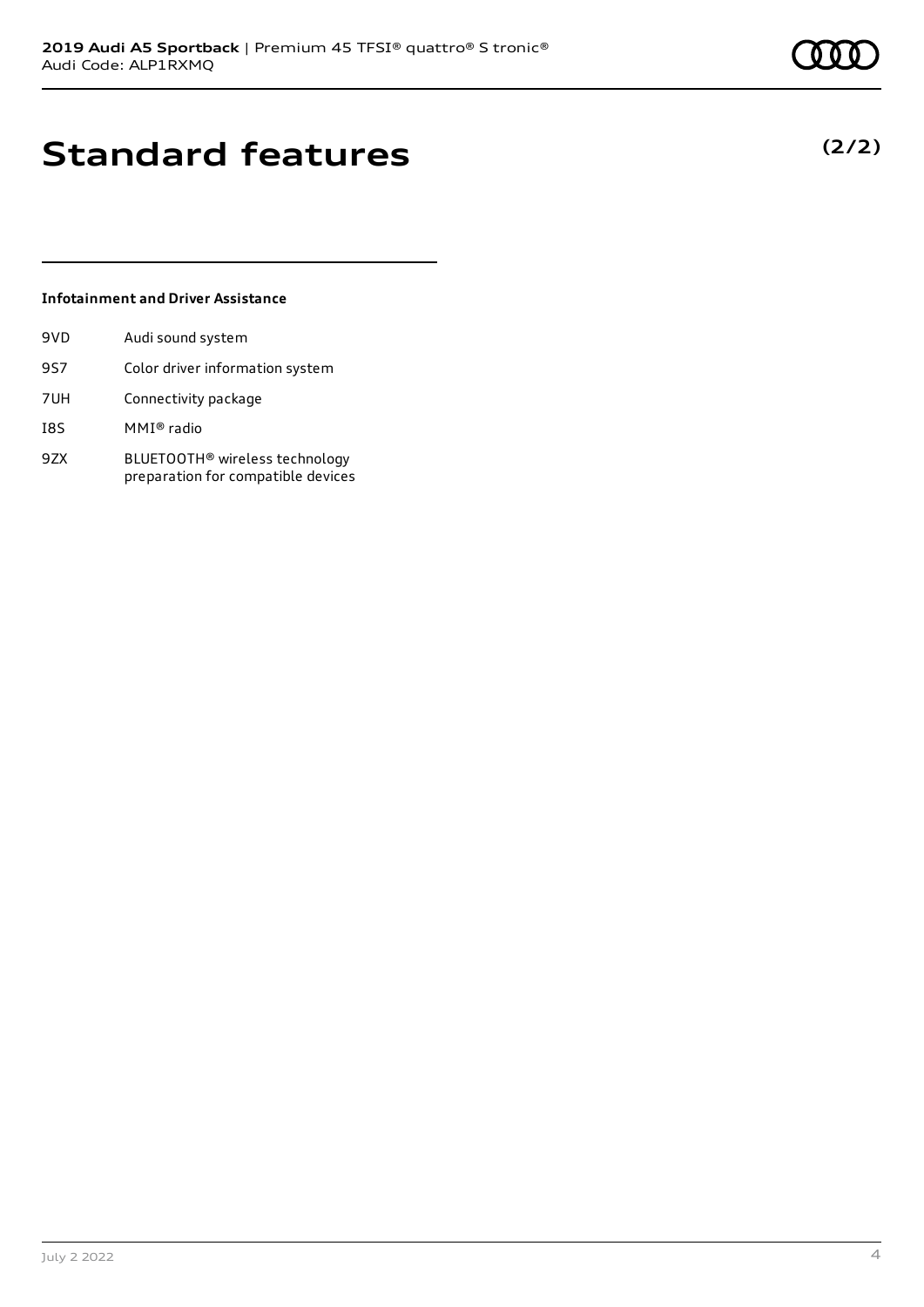# **Dealer remarks**

Certified. 2019 Audi A5 2.0T Premium quattro Brilliant Black Clean CARFAX. Audi Certified pre-owned Details:

\* Transferable Warranty

\* Limited Warranty: 12 Month/Unlimited Mile beginning after new car warranty expires or from certified purchase date

- \* Roadside Assistance
- \* Vehicle History
- \* 300+ Point Inspection
- \* Warranty Deductible: \$0

\* Includes 24/7 Roadside Assistance emergency towing, collision, jump start, flat tire change, emergency fuel service, lock-out service, extrication service, Audi assist, CARFAX Vehicle History Report and SiriusXM satellite radio complimentary 90 day subscription. If Audi New Vehicle Limited Warranty (NVLW) coverage remains at time of CPO purchase, CPO Limited Warranty Coverage commences upon expiration of NVLW and continues until 5 years from vehicle's original in-service date with no mileage limitation. If NVLW coverage has expired at time of CPO purchase, CPO Limited Warranty coverage commences at time of purchase and continues for 12 months with no mileage limitation. Limited warranty is transferable between private parties.

Clean CARFAX. Priced below KBB Fair Purchase Price! \*\*\*PASSED DEALER INSPECTION\*\*\*, \*\*\*RECENT OIL CHANGE\*\*\*, \*\*\*VEHICLE DETAILED\*\*\*, \*\*LOW MILES\*\*, \*\*MOONROOF / SUNROOF\*\*, \*\*STILL UNDER FACTORY WARRANTY\*\*, \*\*LOCAL TRADE\*\*, \*\*BACK-UP CAMERA\*\*, A5 2.0T Premium quattro, 7-Speed Automatic S tronic, quattro, Black w/Leather Seating Surfaces, Alarm System w/Motion Sensors, Audi Advanced Key, Audi pre sense rear, Audi Side Assist, Auto-Dimming Exterior Mirrors, Convenience Package, Driver Seat Memory, SiriusXM All Access Service. Odometer is 1783 miles below market average! 23/34 City/Highway MPG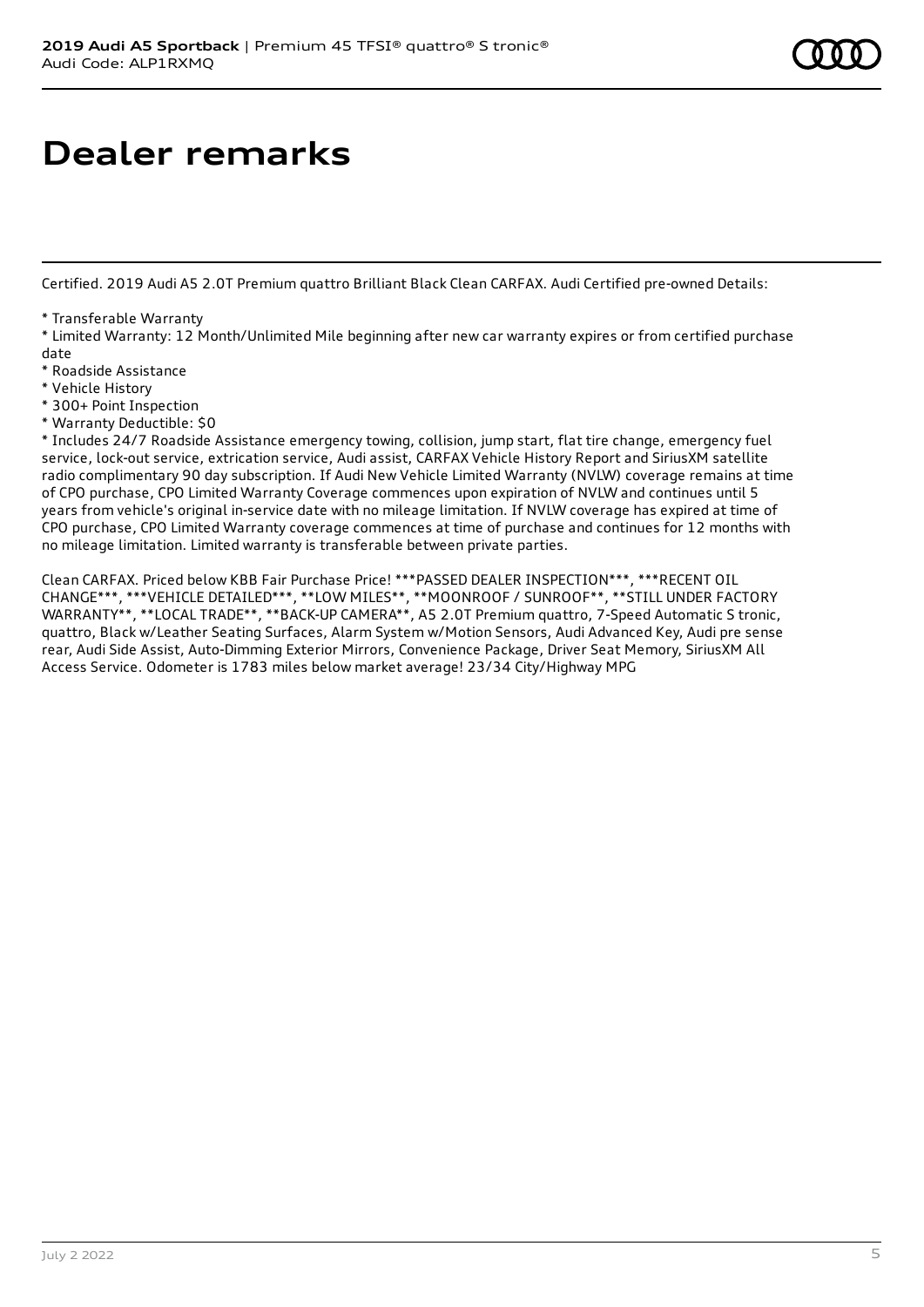# **Technical Specifications**

### **Engineering | Performance**

| Engine type                                | 2.0-liter four-cylinder                              |
|--------------------------------------------|------------------------------------------------------|
| Acceleration (0 - 60<br>mph)               | 5.7 seconds seconds                                  |
| Power Level                                | 45                                                   |
| Engine block                               | Cast-iron                                            |
| Induction/fuel injection Turbocharged/FSI® |                                                      |
| Cylinder head                              | Aluminum-alloy                                       |
| Max. output ps/hp                          | 248 @ rpm                                            |
| stroke                                     | Displacement/Bore and $1,984/82.5 \times 92.8$ cc/mm |
| Top track speed <sup>1</sup>               | 130 mph mph                                          |
| Torque                                     | 273 lb-ft@rpm                                        |
| Valvetrain                                 | 16-valve DOHC with Audi valvelift<br>system          |

### **Transmission | Drivetrain**

| Gear ratios: 6th         | 0.508:1                                                                                                             |
|--------------------------|---------------------------------------------------------------------------------------------------------------------|
| Gear ratios: 7th         | 0.386:1                                                                                                             |
| Gear ratios: Reverse     | 2.750:1                                                                                                             |
| Drivetrain type          | S tronic <sup>®</sup> dual-clutch                                                                                   |
| Gear ratios: Final Drive | 4.270:1                                                                                                             |
| Gear ratios: 4th         | 1.057:1                                                                                                             |
| Transmission             |                                                                                                                     |
|                          | Seven-speed S tronic <sup>®</sup> dual-clutch<br>automatic transmission and<br>quattro <sup>®</sup> all-wheel drive |
| Gear ratios: 5th         | 0.738:1                                                                                                             |
| Gear ratios: 2nd         | 2.190:1                                                                                                             |
| Gear ratios: 3rd         | 1.517:1                                                                                                             |
| Gear ratios: 1st         | 3.188:1                                                                                                             |

#### **Electrical system**

| Alternator | 14 Volts - 110-150A  |
|------------|----------------------|
| Battery    | 12 Volts - 420A/75Ah |

#### **Steering**

| Steering type                              | Electromechanical power steering<br>system |
|--------------------------------------------|--------------------------------------------|
| Turning diameter, curb- 36.1 ft<br>to-curb |                                            |
| Steering ratio                             | 15.3:1                                     |

### **Suspension**

| Front axle | Five-link front suspension |
|------------|----------------------------|
| Rear axle  | Five-link rear suspension  |

### **(1/2)**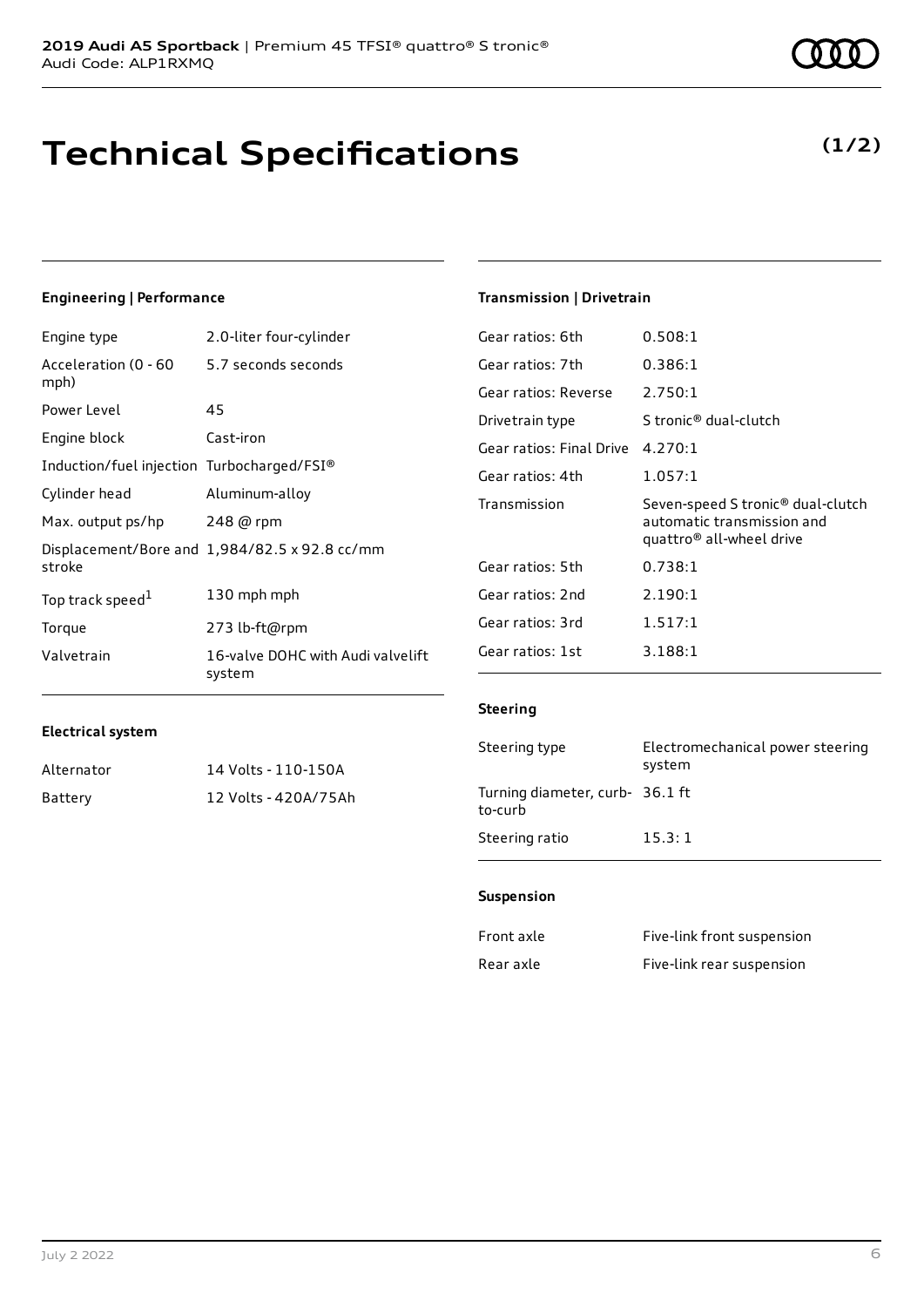# **Technical Specifications**

### **Brakes**

| Front brakes         | 13.3 (ventilated disc) in                                            |
|----------------------|----------------------------------------------------------------------|
| Rear brakes          | 13.0 (ventilated disc) in                                            |
| Parking brake        | Electromechanical                                                    |
| Body                 |                                                                      |
|                      |                                                                      |
| Material             | Multi-material body construction<br>(steel and aluminum composition) |
| Corrosion protection | Multistep anti-corrosion protection                                  |

### **Warranty | Maintenance**

| Warranty    | 4-year/50,000-mile Audi New<br>Vehicle Limited Warranty                                   |
|-------------|-------------------------------------------------------------------------------------------|
| Maintenance | 12-month/10,000-mile (whichever<br>occurs first) NO CHARGE first<br>scheduled maintenance |

#### **Exterior Measurements**

| Height                        | 54.6 in  |
|-------------------------------|----------|
| Length                        | 186.3 in |
| Wheelbase                     | 111.2 in |
| Drag coefficient              | 0.29 Cw  |
| Overall width with<br>mirrors | 79.9 in  |
| Track rear                    | 61.7 in  |
| Track front                   | 62.5 in  |
| Curb weight                   | 3,726 lb |

**(2/2)**

**Interior measurements**

| Seating capacity                          | 5                      |
|-------------------------------------------|------------------------|
| Shoulder room, rear                       | 54.5 in                |
| Leg room, rear                            | $35.1$ in              |
| Shoulder room, front                      | 55.7 in                |
| Head room, rear                           | 37 in                  |
| Leg room, front                           | $41.3$ in              |
| Head room, front                          | 39.4 in                |
| Cargo volume, rear<br>seatbacks up/folded | 21.8/35.0 cu ft, cu ft |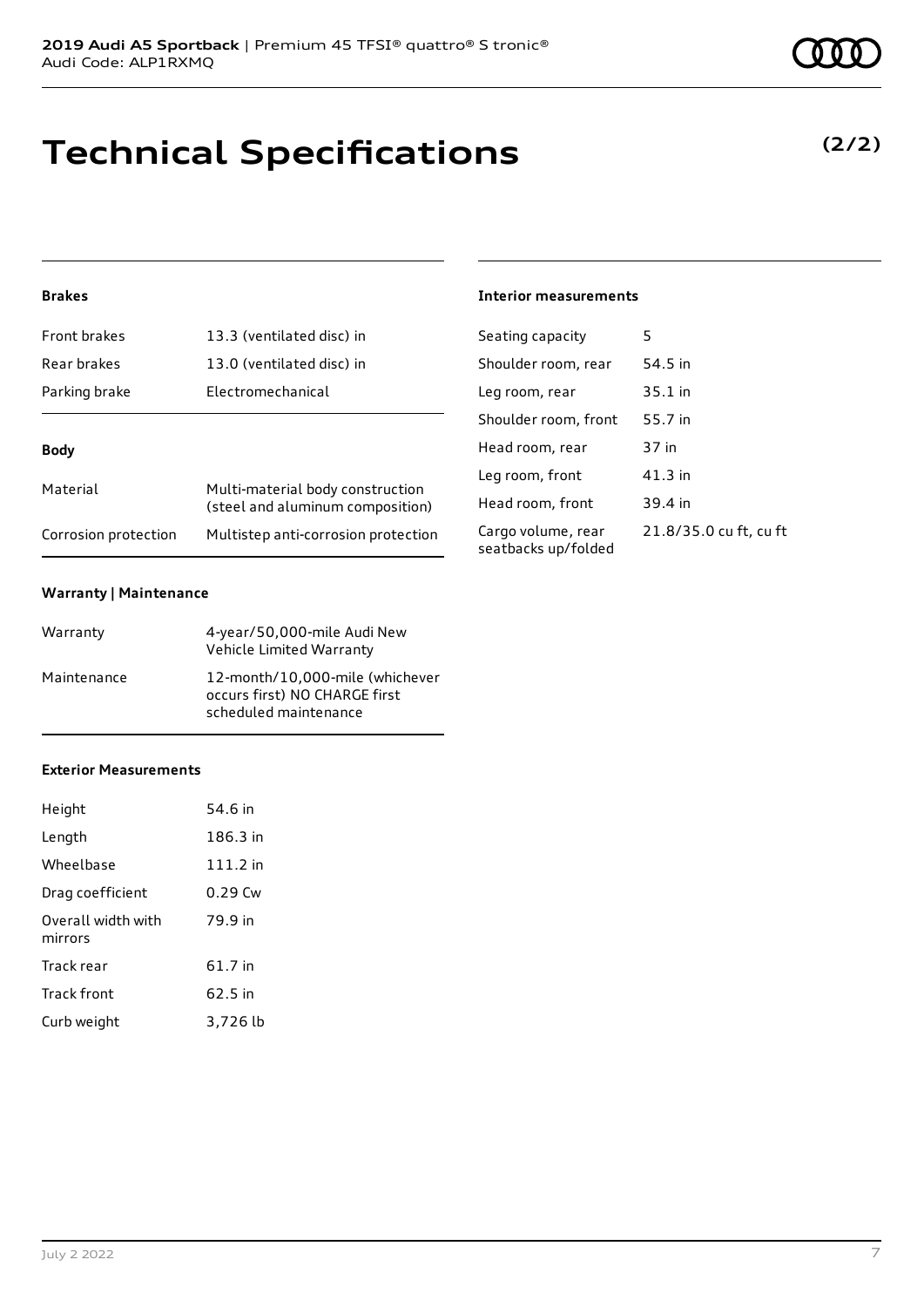## **Consumption- and emission**

**Consumption by NEDC**

combined 27 mpg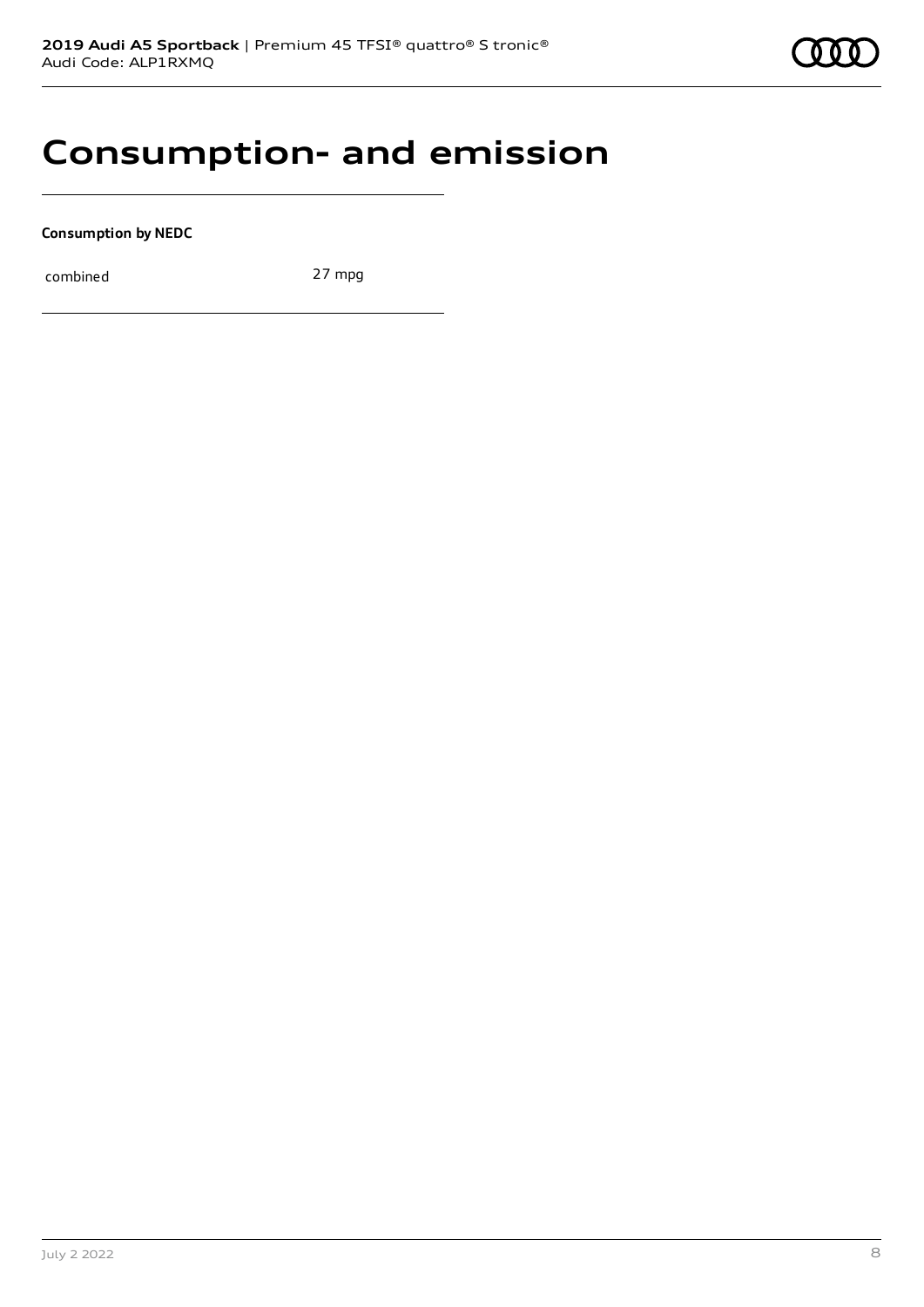

# **Contact**

Dealer **Audi Gainesville**

1920 N Main St 32609 Gainesville FL

Phone: 3522044000 FAX: 3522044001

www: [https://www.AudiGainesville.com](https://www.audigainesville.com/)